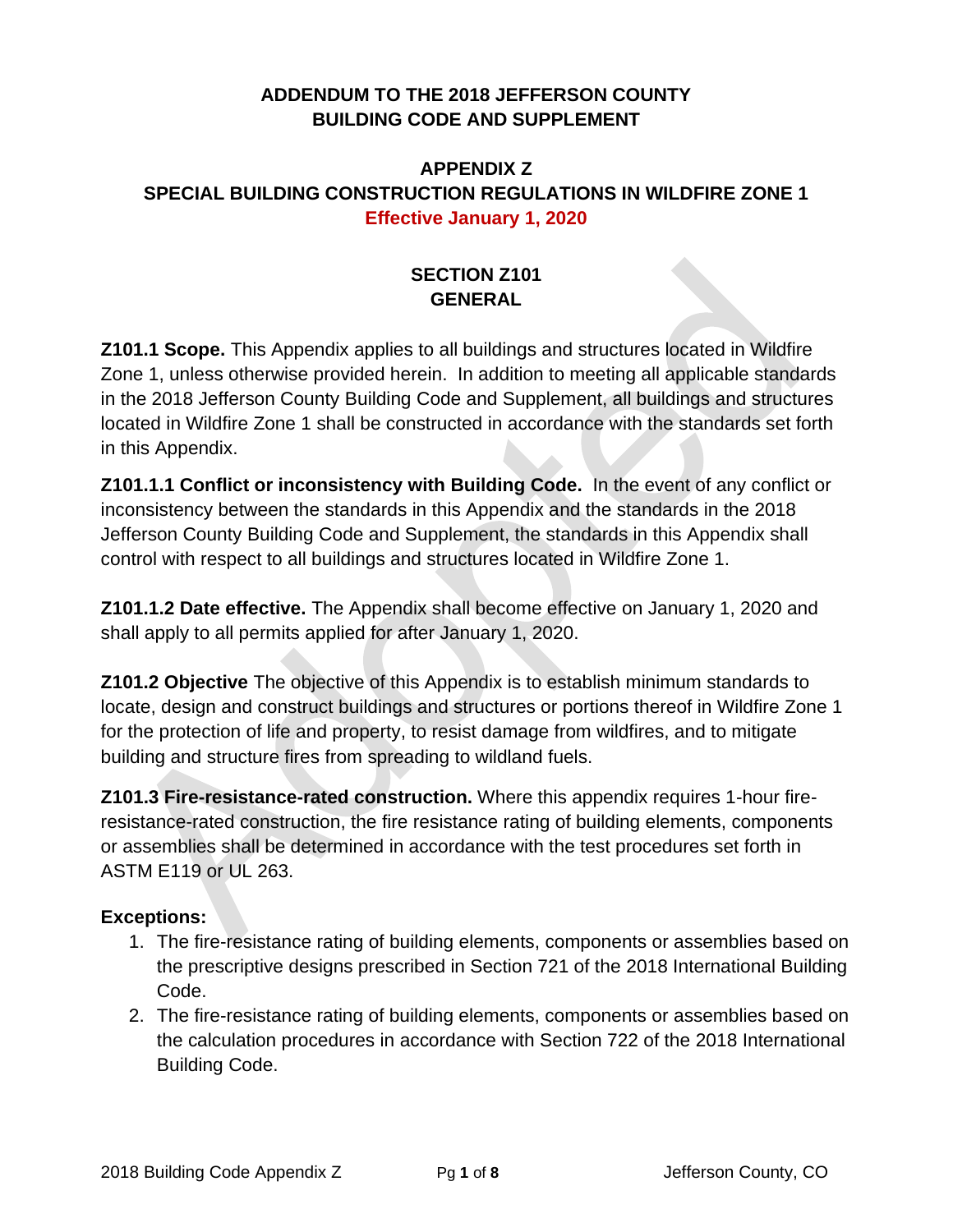**Z102 Wildfire Zones defined**. For the purpose of this appendix, the unincorporated portion of Jefferson County is divided into Wildfire Zones which shall be known and designated as Wildfire Zones 1 and 2.

The Wildfire Zones shall include such territory or portions of the unincorporated County as shown in Figure Z102, the Wildfire Zone Map.

For sites close to the dividing line, a larger scale map is available in the Jefferson County Planning and Zoning Division for determining within which Wildfire Zone a property is located.

**Z102.1 Buildings located in more than one Wildfire Zone**. A building or structure which is located partly in one Wildfire Zone and partly in another shall be considered to be in the Wildfire Zone in which more than one-third of its total floor area is located.

**Z102.2 Moved buildings.** Any building or structure moved within or into any Wildfire Zone shall be made to comply with all the requirements for new buildings in that Wildfire Zone.

#### **Wildfire Zone Map**

The Wildfire Zone line generally follows what is called the "mountain front," which is a line connecting the average Easternmost points on the 6400-foot contour line of the U.S.G.S. topographic maps.

The State Forest Service concurs that this line indicates the predominant change from plain to mountain topography. The canyons are within the Wildfire Zone 1 because of the chimneyeffect of the terrain.

 **Figure Z102** The location of the Wildfire Zone line recognizes vegetation, slope, fire department accessibility, water supply, response time and infrastructure.

This line has been imposed on the Jefferson County Base Map to divide the County into two Wildfire Zones as described in Z102.



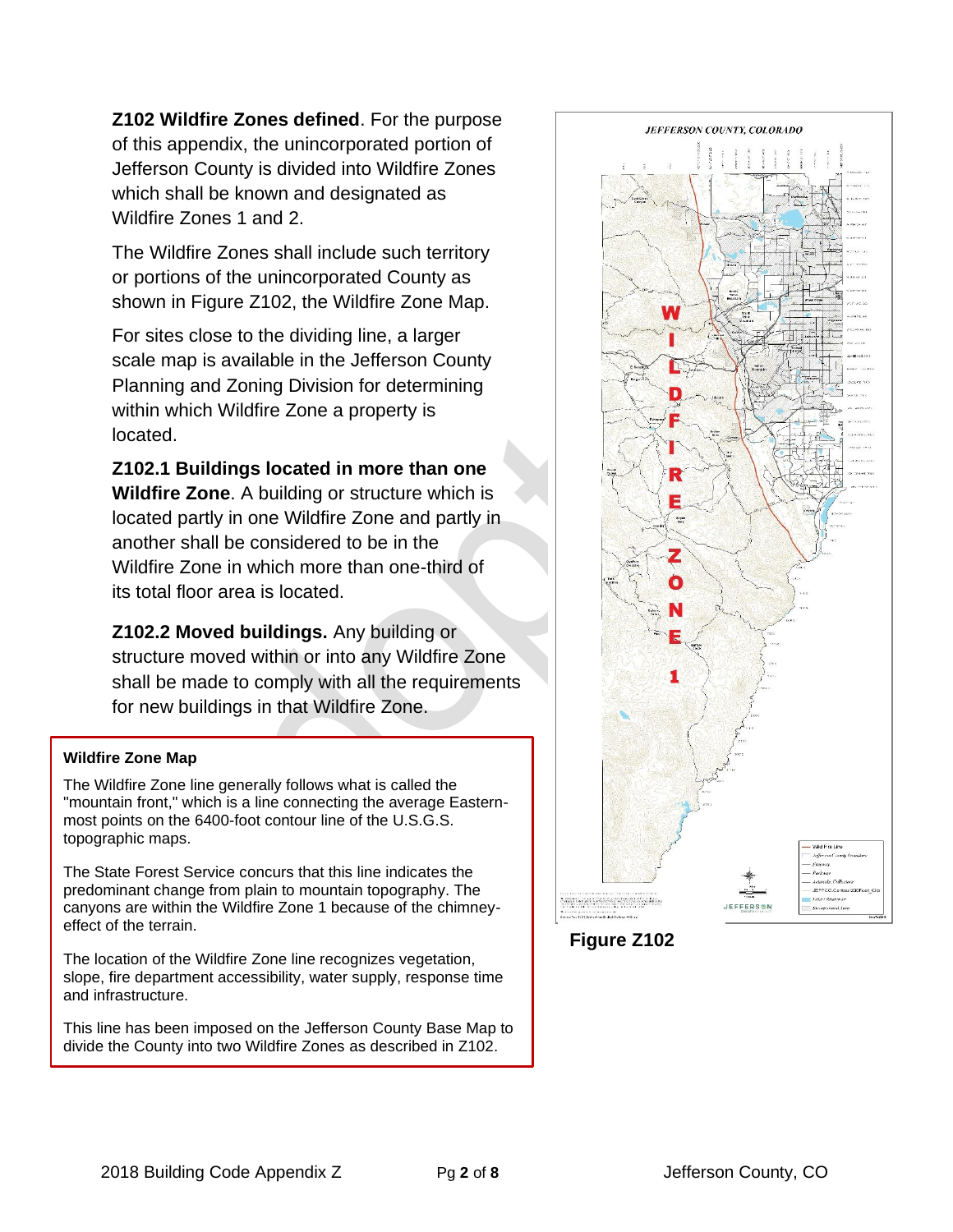#### **SECTION Z103 WILDFIRE ZONE 1 CONSTRUCTION AND MATERIAL**

**Z103.1 General.** Buildings and structures hereafter constructed, modified or relocated into or within Wildfire Zone 1 shall meet the construction requirements set forth in this Appendix. *Noncombustible* materials shall comply with the requirements of Section Z103.2.1. Materials required to be ignition-resistant shall comply with the requirements of Section Z103.3. Ignition-resistant construction shall comply with the requirements of Section 7104

## **Z103.2 Definitions.**

**Z103.2.1 Noncombustible.** For the purpose of this Appendix, *noncombustible* as applied to building construction material means a material that, in the form in which it is used, is either one of the following:

1. Material of which no part will ignite and burn when subjected to fire. Any material conforming to ASTM E136 shall be considered *noncombustible* within the meaning of this section.

2. Material having a structural base of *noncombustible* material as defined in Item 1 above, with a surfacing material not over 1/8 inch (3.2 mm) thick, which has a flame spread index of 50 or less. Flame spread index as used herein refers to a flame spread index obtained according to tests conducted as specified in ASTM E84 or UL 723.

"Noncombustible" does not apply to surface finish materials. Material required to be noncombustible for reduced clearances to flues, heating appliances or other sources of high temperature shall refer to material conforming to Item 1. No material shall be classified as noncombustible that is subject to increase in combustibility or flame spread index, beyond the limits herein established, through the effects of age, moisture or other atmospheric condition.

**Z103.2.2 Other Italicized Terms.** All other terms that appear in italics in this Appendix shall have the meaning assigned to them in the 2018 Jefferson County Building Code and Supplement.

**Z103.3 Ignition-resistant building material.** Ignition-resistant building materials shall comply with any one of the following: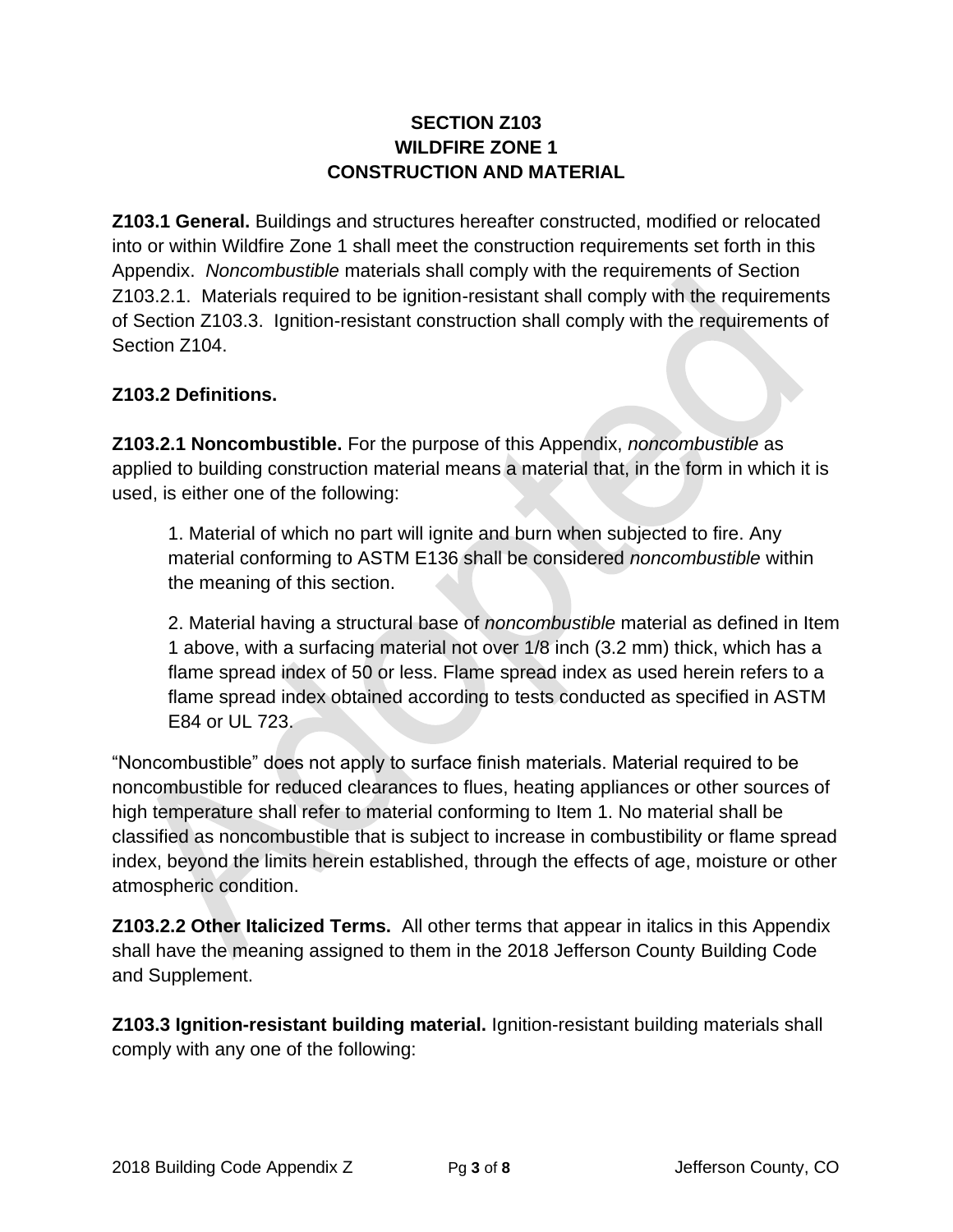- 1. Material shall be tested on all sides with the extended ASTM E84 (UL 723) test or ASTM E2768, except panel products shall be permitted to test only the front and back faces. Panel products shall be tested with a ripped or cut longitudinal gap of 1/8 inch (3.2 mm). Materials that, when tested in accordance with the test procedures set forth in ASTM E84 or UL 723 for a test period of 30 minutes, or with ASTM E2768, comply with the following:
	- 1.1 Flame spread. Material shall exhibit a flame spread index not exceeding 25 and shall not show evidence of progressive combustion following the extended 30-minute test.
	- 1.2 Flame front. Material shall exhibit a flame front that does not progress more than 10  $\frac{1}{2}$  feet (3200 mm) beyond the centerline of the burner at any time during the extended 30-minute test.
	- 1.3 Weathering. Ignition-resistant building materials shall maintain their performance in accordance with this section under conditions of use. Materials shall meet the performance requirements for weathering (including exposure to temperature, moisture and ultraviolet radiation) contained in the following standards, as applicable to the materials and the conditions or use:
		- 1.3.1 Method A "Test method for Accelerated Weathering of Fire-Retardant-Treated Wood for Fire Testing" in ASTM D2898, for fireretardant treated wood, wood-plastic composite and plastic lumber materials.
		- 1.3.2 ASTM D7032 for wood-plastic composite materials.
		- 1.3.2 ASTM D6662 for plastic lumber materials.
	- 1.4. Identification. Materials shall bear identification showing the fire test results.

**Exception:** Materials composed of a combustible core and a *noncombustible* exterior covering made from either aluminum at a minimum 0.019 inch (0.48 mm) thickness or corrosion-resistant steel at a minimum 0.0149 inch (0.38 mm) thickness shall not be required to be tested with a ripped or cut longitudinal gap.

2. Noncombustible material. Material that complies with the requirements for *noncombustible* materials in Section Z103.2.1.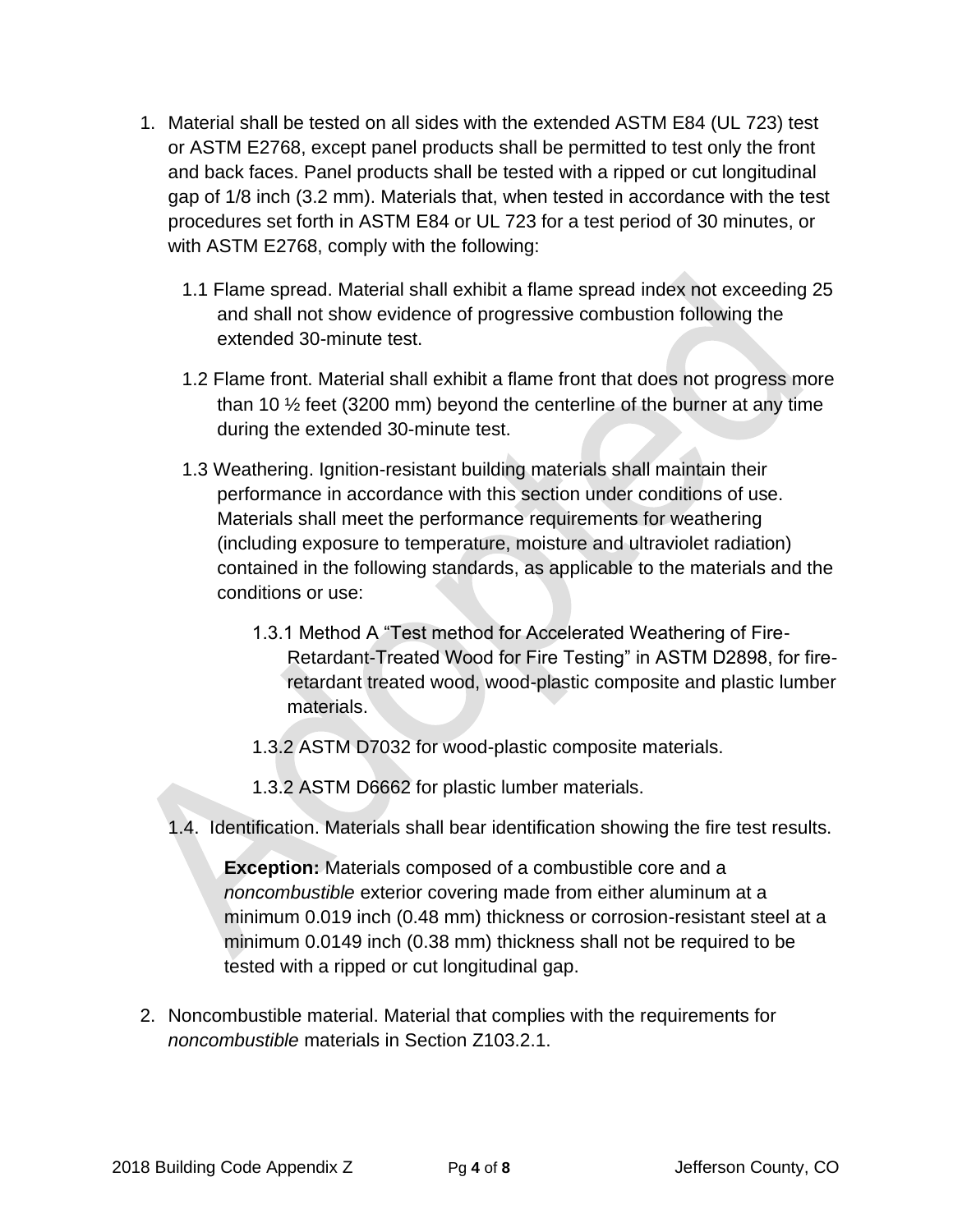- *3.* Fire-retardant-treated wood. Fire-retardant-treated wood identified for exterior use and meeting the requirements of Section 2303.2 of the 2018 Jefferson County Building Code and Supplement*.*
- 4. Fire-retardant-treated wood *roof coverings*. Roof assemblies containing fireretardant-treated wood shingles and shakes that comply with the requirements of Section R902.2 of the 2018 Jefferson County Building Code and Supplement and classified as Class A roof assemblies as required in Section 1505.2 of the 2018 Jefferson County Building Code and Supplement.
- 5. Materials currently *approved* for use in the Wildland Urban Interface (WUI) by the California Office of the State Fire Marshal, [Building Materials Listing Program](https://osfm.fire.ca.gov/divisions/fire-engineering-and-investigations/building-materials-listing/bml-search-building-materials-listing/)  [\(BML\).](https://osfm.fire.ca.gov/divisions/fire-engineering-and-investigations/building-materials-listing/bml-search-building-materials-listing/)

CSFM Building Materials Listing Program Examples: Category 8110 - Decking for Wildland Urban Interface (W.U.I) Category 8140 - Exterior wall siding and sheathing for Wildland Urban Interface (W.U.I) Category 8160 - Under eave for Wildland Urban Interface (W.U.I)

# **SECTION Z104 WILDFIRE ZONE 1 CONSTRUCTION**

**Z104.1 General.** Building and structure construction within Wildfire Zone 1 shall meet the requirements of Sections Z104.2 through Z104.11.

**Z104.2 Roof Coverings**. Roofs shall have a roof assembly that complies with a Class A rating when tested in accordance with ASTM E108 or UL 790. For *roof coverings* where the profile allows a space between the *roof covering* and roof decking, the space at the eave ends shall be firestopped to preclude entry of flames or embers, or have one layer of 72-pound (32.4 kg) mineral-surfaced, nonperforated cap sheet complying with ASTM D3909 installed over the combustible decking. **[NOTE: For re-roofs see Z105]**

# **Exceptions:**

- 1. Class A roof assemblies include those with coverings of brick, masonry or an exposed concrete roof deck.
- 2. Class A roof assemblies also include ferrous or copper shingles or sheets, metal sheets and shingles, clay or concrete roof tile or slate installed on *noncombustible* decks or ferrous, copper or metal sheets installed without a roof deck on *noncombustible* framing.
- 3. Class A roof assemblies include minimum 16 oz/sq. ft.  $(0.0416 \text{ kg/m}^2)$  copper sheets installed over combustible decks.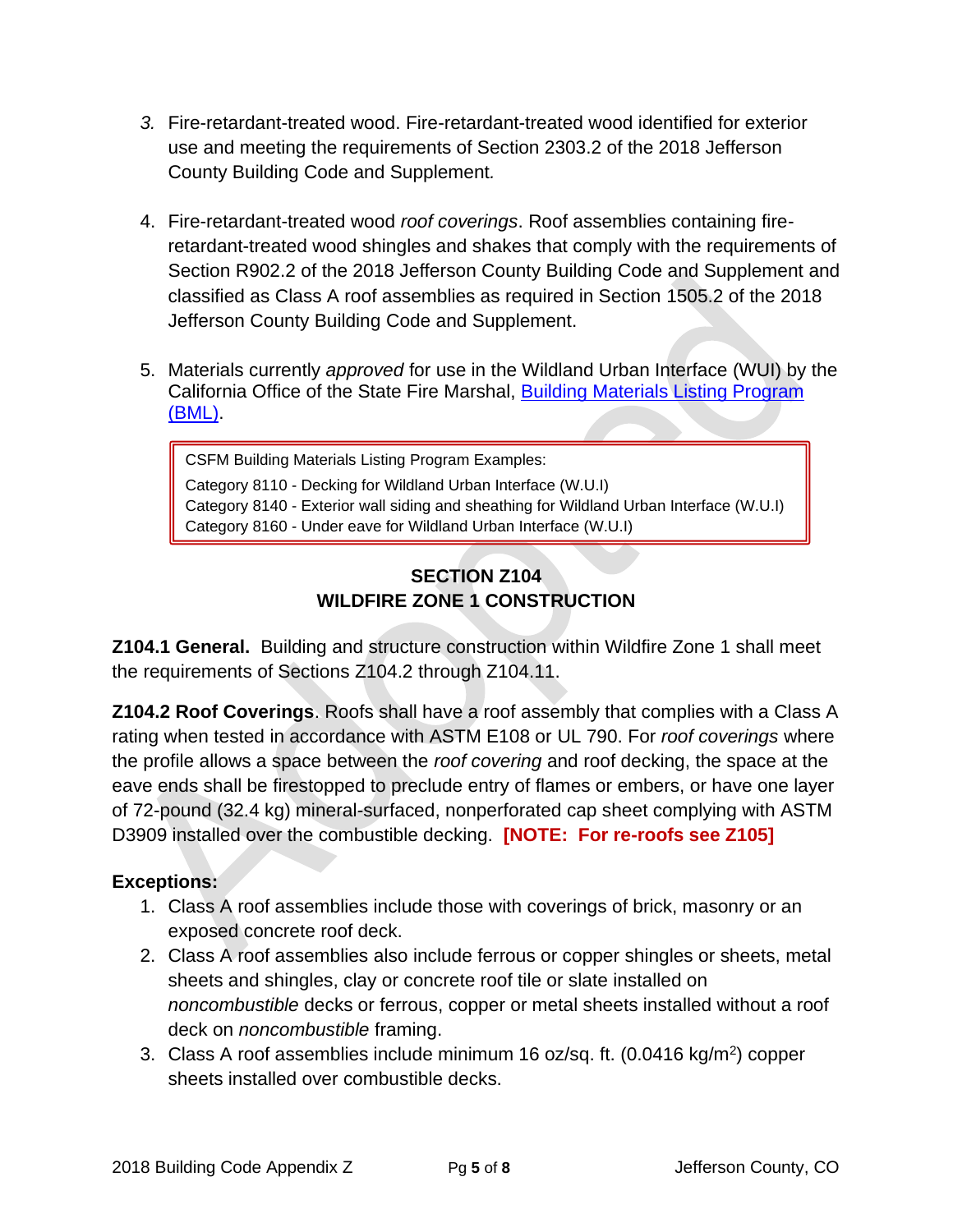**Z104.2.1 Roof valleys.** Where provided, valley flashings shall be not less than 0.019 inch (0.48 mm) (No. 26 galvanized sheet gage) corrosion-resistant metal installed over a minimum 36-inch-wide (914 mm) underlayment consisting of one layer of 72-pound (32.4 kg) mineral-surfaced, nonperforated cap sheet complying with ASTM D 3909 running the full length of the valley.

**Z104.3 Protection of eaves.** Eaves and soffits shall be protected on the exposed underside by ignition-resistant materials or by materials *approved* for not less than 1 hour fire-resistance-rated construction, 2-inch (51 mm) nominal dimension lumber, or 1 inch (25 mm) nominal fire-retardant-treated lumber or  $\frac{3}{4}$  inch (19.1 mm) nominal fireretardant-treated plywood, identified for exterior use and meeting the requirements of Section 2303.2 of the 2018 Jefferson County Building Code and Supplement. Facias are required and shall be protected on the backside by ignition-resistant materials or by materials *approved* for not less than 1-hour fire-resistance-rated construction or 2-inch (51 mm) nominal dimension lumber.

**Z104.4 Gutters and downspouts.** Where provided, gutters and downspouts shall be constructed of *noncombustible* material. Gutters shall be provided with a means to prevent the accumulation of leaves and debris in the gutter.

**Z104.5 Exterior walls.** Exterior walls of buildings or structures shall be constructed with one of the following methods:

- 1. Materials *approved* for not less than 1-hour fire-resistant-rated construction on the exterior side.
- 2. *Approved noncombustible* materials.
- 3. Heavy timber or log wall construction.
- 4. Fire-retardant-treated wood on the exterior side. The fire-retardant-treated wood shall be labeled for exterior use and meet the requirements of Section 2303.2 of the 2018 Jefferson County Building Code and Supplement.
- 5. Ignition-resistant materials complying with Section Z103.3 on the exterior side.

Such material shall extend from the top of the foundation to the underside of the roof sheathing.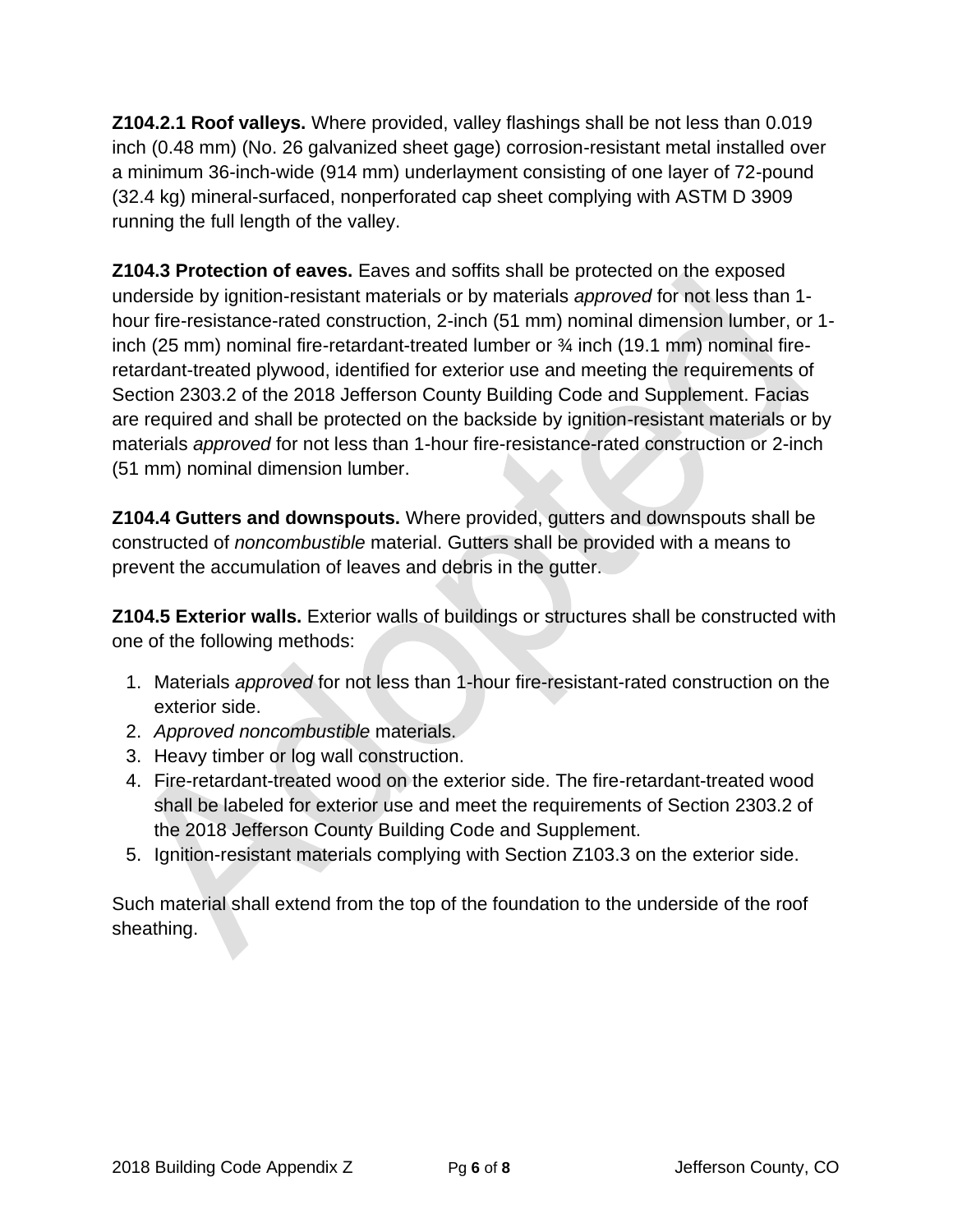**Z104.6 Underfloor enclosure.** Buildings or structures shall have underfloor areas enclosed to the ground with exterior walls in accordance with Section Z104.5.

**Exception:** Complete enclosure shall not be required where the underside of exposed floors and exposed structural columns, beams and supporting walls are protected as required for exterior 1-hour fire-resistance-rated construction or heavy timber construction or fire-retardant-treated wood. The fire-retardanttreated wood shall be labeled for exterior use and meet the requirements of Section 2303.2 of the 2018 Jefferson County Building Code and Supplement.

**Z104.7 Decks, appendages, and projections.** Decks and other unenclosed accessory structures attached to buildings shall be constructed of the following materials:

**Z104.7.1 Deck surface:** *Non-combustible* material, approved wood thermoplastic composite lumber with an ASTM E84 flame-spread index no greater than 200, ignitionresistant building materials or any approved Class A roof assembly.

**Z104.7.2 Deck framing:** Deck framing shall be constructed of one of the following:

- 1. 1-hour fire-resistance-rated construction
- 2. Heavy timber construction.
- 3. Approved *noncombustible* materials.
- 4. Fire-retardant-treated wood labeled for exterior use.
- 5. Ignition-resistant building materials.
- 6. Wood with a minimum nominal thickness of at least 2 inches for joists and 4 inches for beams and columns or posts.

**Z104.8 Exterior glazing.** Exterior windows, window walls and glazed doors, windows within exterior doors, and skylights shall be tempered glass, multilayered glazed panels, glass block or have a fire protection rating of not less than 20 minutes.

**Z104.9 Exterior doors.** Exterior doors shall be *approved* noncombustible construction, metal clad, solid core wood not less than 1 ¾ inches thick (44 mm) or have a fire protection rating of not less than 20 minutes. Windows within doors and glazed doors shall be in accordance with Section Z104.8.

**Exception:** Vehicle access doors.